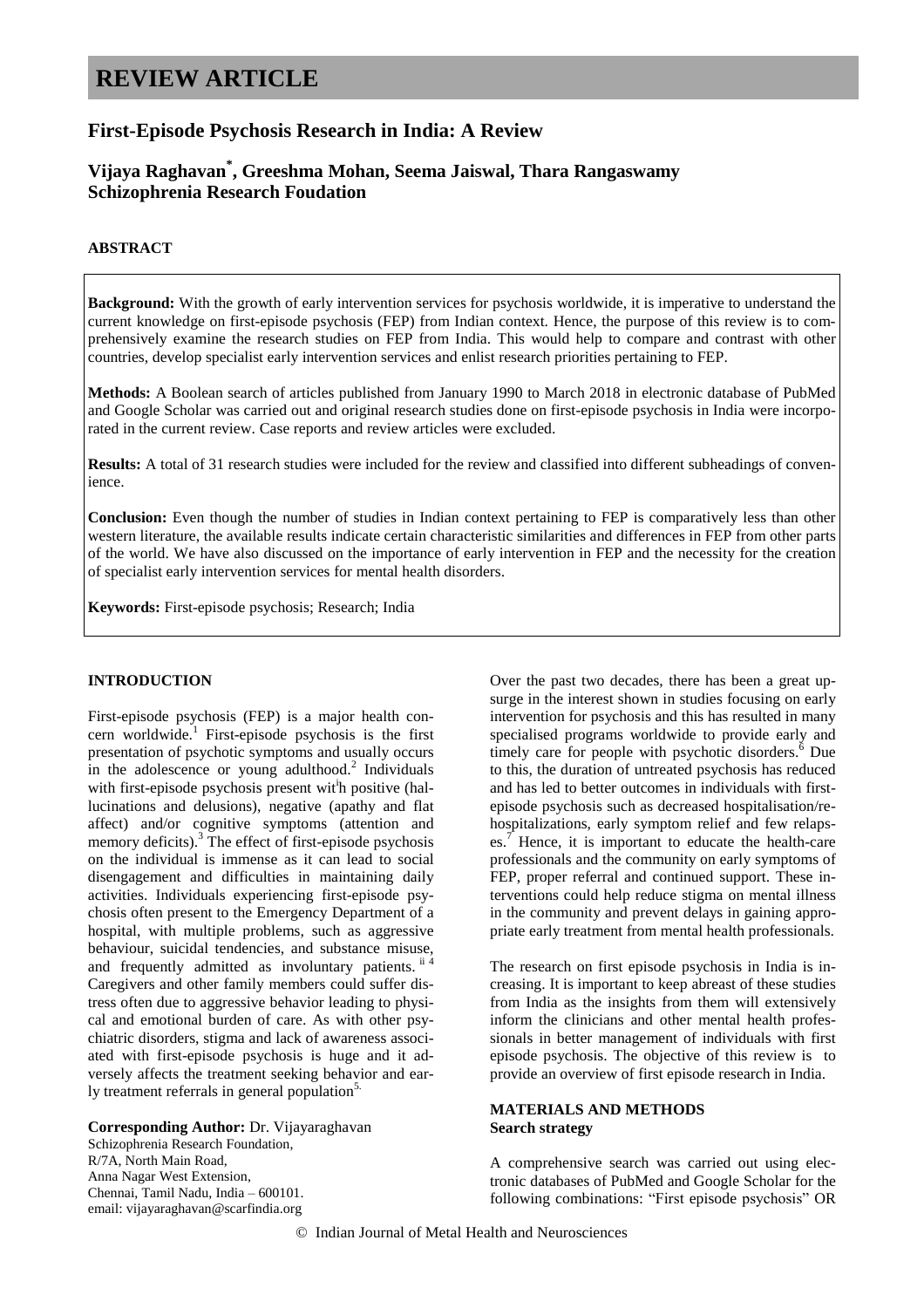"First episode schizophrenia" OR "First episode mania" OR "First episode bipolar" AND "India" to identify the research publications from India on FEP. Cross references from the articles and grey literature were also screened.

#### **Study selection**

In this review, we had included peer reviewed studies conducted on individuals with first episode psychosis in India. We had excluded case reports, case series, perspectives and previous review articles on first episode psychosis from this review.

# **Organisation**

After the search, the identified research articles were screened as per the above-mentioned inclusion and exclusion criteria and organised into various themes such as epidemiology, etiology and pathophysiology, clinical features and comorbidity, management, course and outcome, caregiver burden and interventions.

# **RESULTS**

Out of 109 research articles screened, 31 were found to be eligible to be included in the current review (**Fig 1**). All the studies included in this review with their main findings, classified according to different themes, are given in **Table 1**.



Fig 1. Literature review search flowchart

# **Epidemiology**

No large-scale community based epidemiological studies have examined the incidence and prevalence of first episode psychosis in India. In a large multi-national, multi-centric collaborative study done in developing and developed countries, nearly 50% of the individuals with first-episode psychosis were in the age group of 15-24 years. There was a preponderance of males in the younger age group and of females in the older age group. Majority showed no family history with acute onset.<sup>8</sup>

#### **Etiology/ Pathophysiology**

Few studies have examined the pathophysiological basis of first episode psychosis from India. Using fluorine-18 fluorodeoxyglucose (FDG) positron emission tomography (PET), a study examined the correlation between the facial emotional perception task and brain functioning in individuals with first-episode psychosis and found brain regions (bilateral prefrontal cortices and fusiform gyri) implicated in emotion processing showed hypo-metabolism in FEP as compared to controls.<sup>9</sup> Similarly, drug-naïve first-episode psychosis individuals had smaller global grey matter and increased cerebrospinal fluid (CSF) volumes along with other regional grey matter volume reductions.<sup>10</sup>

While the plasma essential polyunsaturated fatty acids (EPUFAs) levels were found to be comparable between drug-naïve first-episode psychosis and normal controls, docosahexaenoic acid (DHA), which is enriched in the brain, was found to be lower in red blood cells (RBCs) and higher in cerebrospinal fluid  $(CSF)$ .<sup>11</sup> Similarly, plasma showed low levels of folate and B12 with increased homocysteine and cortisol levels in individuals with first-episode psychosis.<sup>12</sup> In a study conducted in individuals with first episode mania, negative correlation and inverse linear relationship were noted between total cholesterol (TC), triglycerides (TG), very low density lipoproteins (VLDL) and body mass index (BMI) with attentional/cognitive impulsivity.<sup>13</sup>

In a qualitative study, the explanatory models of psychosis were explored in individuals with first-episode psychosis. Nearly 70% had spiritual and mystical factors as the cause of their illness while 22% held multiple models of illness. Female sex, low education and visits to traditional healers were found to be associated with spiritual and mystic models of illness and likely to be having less insight. $^{14}$ 

#### **Clinical features and comorbidity**

In a comparative study between India and Canada, Indian subjects showed higher rates of improvement at one year in negative symptoms and functioning than patients receiving similar treatment in Canada but no differences were observed in positive and general psychopathology symptoms.<sup>15</sup> A study that examined the cognitive deficits in first-episode psyc<sup>iii</sup>hosis found that nearly  $2/3^{rd}$  of the sample had more than 25% of cognitive deficits and negative symptoms significantly correlated with cognitive functions of motor speed, attention and executive functions.<sup>16</sup> In a study by Sreedhar et al., no gender differences were observed in the clinical presentation of first episode mania and the 5-year course of bipolar disorder following a first episode mania.<sup>17</sup>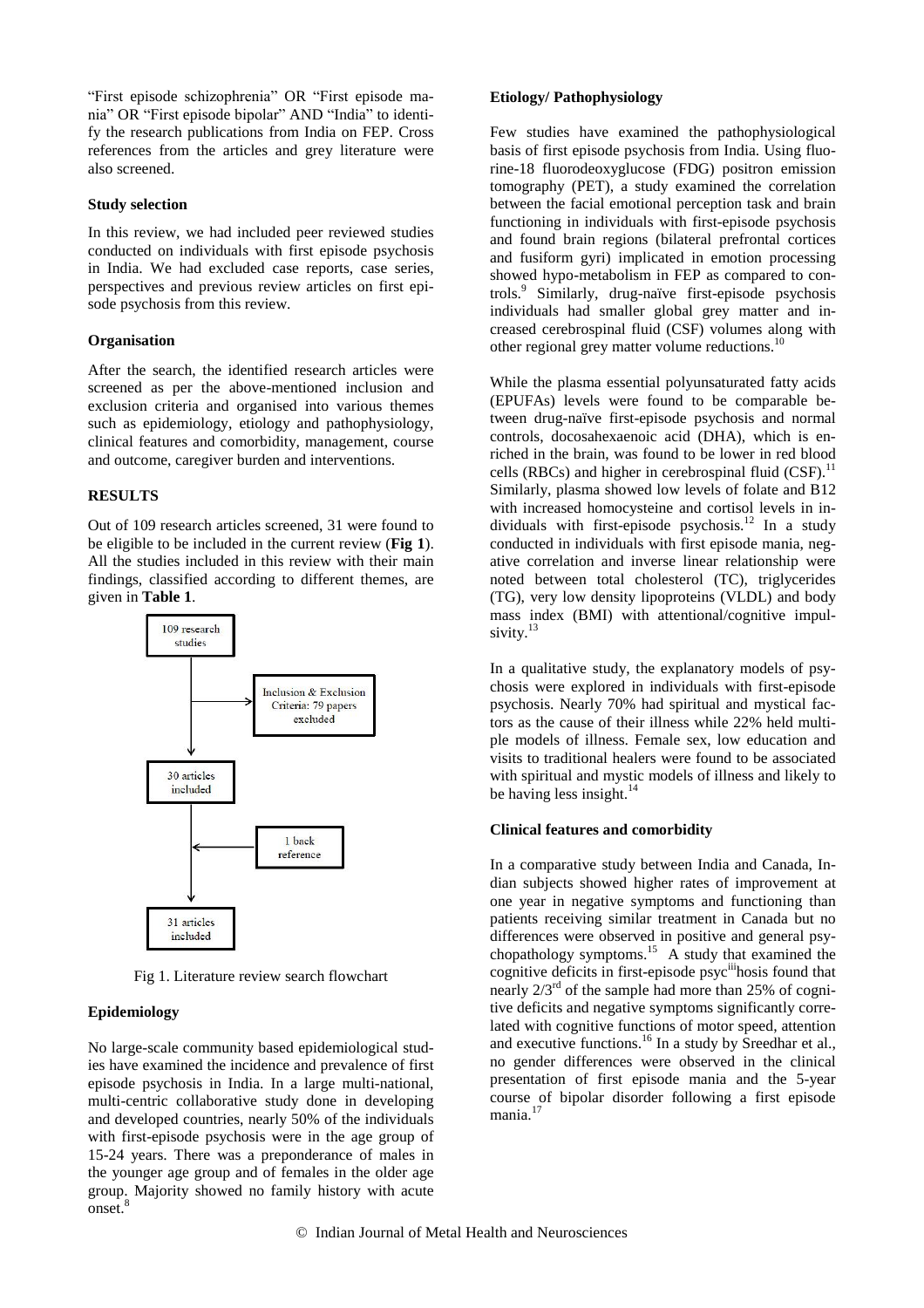| S.No.              | Author                                                       | Type of study                             | Subject Character-<br>istics                                                                                  | Methodology                                                                                                                                  | <b>Main findings</b>                                                                                                                                                                                                                                                                                                                                              |
|--------------------|--------------------------------------------------------------|-------------------------------------------|---------------------------------------------------------------------------------------------------------------|----------------------------------------------------------------------------------------------------------------------------------------------|-------------------------------------------------------------------------------------------------------------------------------------------------------------------------------------------------------------------------------------------------------------------------------------------------------------------------------------------------------------------|
| Epidemiology<br>1. | Verma<br>et<br>al.,<br>1997.8                                | Multi-centric<br>epidemiological<br>study | Urban<br>and<br>rural<br>catchment areas with<br>populations<br>of<br>348,786<br>and<br>103,865, respectively | Diagnosis and clinical<br>assessment through<br>Structured<br>inter-<br>views<br>$\bullet$<br><b>Scales</b>                                  | 50% of the individuals with FEP in the<br>$\bullet$<br>age group of 15-24<br>Male preponderance in younger age<br>$\bullet$<br>group and of females in the older age<br>group                                                                                                                                                                                     |
| $\overline{2}$ .   | Etiology/Pathophysiology<br>Choudhary<br>et<br>al., $2015.9$ | Cross-sectional<br>study                  | $FEP = 20$                                                                                                    | Positron Emission<br>$\bullet$<br>Topography (PET)<br>scan                                                                                   | Hypoactivation of bilateral prefrontal<br>cortices and fusiform gyrii, with signifi-<br>cant hyperactivation of bilateral basal<br>ganglia and left precuneus in FEP<br>Positive correlation of metabolism in<br>$\bullet$<br>prefrontal cortex and performance indi-<br>ces on emotions domain was seen                                                          |
| 3.                 | Jayakumar et al.,<br>$2005^{10}$                             | Cross-sectional<br>study                  | First episode schizo-<br>phrenia = $18$<br>Controls = $18$                                                    | $\bullet$<br>Magnetic<br>Reso-<br>Imaging<br>nance<br>(MRI) scan                                                                             | Significantly smaller global grey matter<br>$\bullet$<br>and greater global cerebrospinal fluid<br>(CSF) in individuals with schizophrenia                                                                                                                                                                                                                        |
| 4.                 | Kale<br>al.,<br>et<br>2008.11                                | Cross-sectional<br>study                  | $FEP = 31$<br>Controls = $46$                                                                                 | Fatty acid analysis<br>$\bullet$<br>from RBCs, plasma<br>and CSF                                                                             | The plasma Essential Poly Unsaturated<br>$\bullet$<br>Fatty Acids (EPUFAs) levels were simi-<br>lar in both groups<br>Among the EPUFAs enriched in the<br>$\bullet$<br>brain, predominantly docosahexaenoic<br>acid (DHA) levels were lower in RBC<br>whereas higher in CSF in male more<br>than female patients.                                                 |
| 5.                 | Kale<br>al.,<br>et<br>$2010^{12}$                            | Cross-sectional<br>study                  | $FEP = 31$<br>Controls = $48$                                                                                 | Fatty acid analysis<br>$\bullet$<br>Folate,<br>vitamin<br>$\bullet$<br>B12, homocysteine,<br>and cortisol deter-<br>minations                | Significantly lower levels of folate and<br>$\bullet$<br>vitamin B12 in plasma and folate in red<br>blood cells were observed in FEP com-<br>pared to controls with significant in-<br>crease in plasma homocysteine and cor-<br>tisol levels<br>Significantly reduced levels of mem-<br>$\bullet$<br>brane DHA were also observed in FEP<br>compared to controls |
| 6.                 | Saravanan et al.,<br>2007. <sup>14</sup>                     | Qualitative<br>study                      | $FEP = 131$                                                                                                   | <b>Explanatory</b> models<br>$\bullet$                                                                                                       | The majority of patients (70%) consid-<br>$\bullet$<br>ered spiritual and mystical factors as the<br>cause of their predicament; 22% held<br>multiple models of illness<br>Holding of spiritual/mystical models is<br>$\bullet$<br>associated with female sex, low educa-<br>tion and visits to traditional healers                                               |
| 7.                 | Kavoor et al<br>2014. <sup>13</sup>                          | Cross-sectional<br>study                  | $FEP = 60$                                                                                                    | Barratt impulsive-<br>$\bullet$<br>ness scale-version<br>11<br>Young Mania Rat-<br>$\bullet$<br>ing Scale<br>Lipid profile<br>$\bullet$      | Significant negative correlation and<br>$\bullet$<br>inverse linear relationship between Total<br>Cholesterol (TC), Triglycerides (TG),<br>Density<br>Very Low<br>Lipoproteins<br>(VLDL) and Body Mass Index (BMI)<br>with attentional impulsivity.                                                                                                               |
|                    | <b>Clinical features and comorbidity</b>                     |                                           | $FEP = 149$ (India =                                                                                          |                                                                                                                                              |                                                                                                                                                                                                                                                                                                                                                                   |
| 8.                 | Iyer<br>al.,<br>et<br>2010. <sup>15</sup>                    | Follow-up study                           | 61; Canada = $88$ )                                                                                           | Psychopathology<br>$\bullet$<br>Functional<br>out-<br>$\bullet$<br>comes                                                                     | First-episode patients in the Indian<br>$\bullet$<br>program demonstrated higher rates of<br>improvement at one year in negative<br>symptoms and functioning than patients<br>receiving similar treatment in Canada.<br>There was no difference in improvement<br>٠<br>between the sites on positive symptoms<br>and general psychopathology.                     |
| 9.                 | al.<br>Hegde<br>et<br>$2013^{16}$                            | Cross-sectional<br>study                  | $FEP = 49$                                                                                                    | Psychopathology<br>$\bullet$<br>Neuropsychological<br>$\bullet$<br>functioning<br>Disability<br>WHO<br>$\bullet$<br>assessment sched-<br>ule | Cognitive deficits in multiple domains<br>$\bullet$<br>were observed.<br>Attention and executive functions pre-<br>$\bullet$<br>dicted global functioning.                                                                                                                                                                                                        |
| 10.                | Gunasekaran et<br>al., 2016. <sup>17</sup>                   | Cross-sectional<br>study                  | $FEP = 30$                                                                                                    | Cambridge Neuro-<br>$\bullet$<br>logical Inventory                                                                                           | 93.3% of patients with FEP had at least<br>$\bullet$<br>one soft neurological sign compared to<br>16.6% of controls.                                                                                                                                                                                                                                              |

© Indian Journal of Metal Health and Neurosciences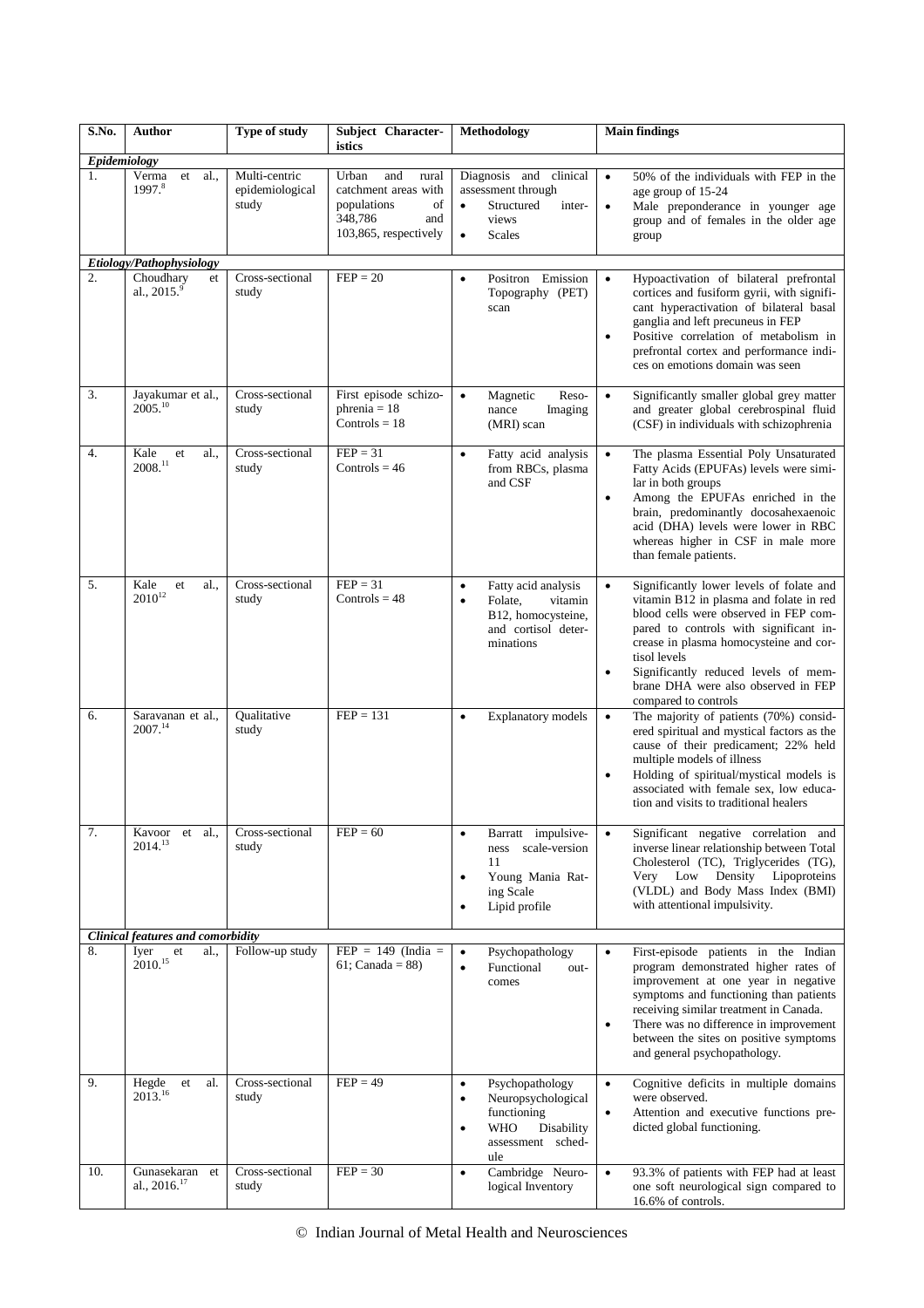| 11. | al.<br>Chand<br>et<br>2014.19                 | Cross-sectional<br>study       | $FEP = 139$                   | $\bullet$<br>$\bullet$                           | Urine<br>toxicology<br>screen<br>alcohol<br><b>Breath</b><br>analysis                       | $\bullet$<br>tine).<br>$\bullet$<br>$\bullet$       | 20% of the population reported current<br>substance use disorder (excluding nico-<br>Current alcohol dependence was diag-<br>nosed among 17.3%, whereas cannabis<br>dependence in 3.6%.<br>Life time as well as current use of can-<br>nabis was less than 6%. |
|-----|-----------------------------------------------|--------------------------------|-------------------------------|--------------------------------------------------|---------------------------------------------------------------------------------------------|-----------------------------------------------------|----------------------------------------------------------------------------------------------------------------------------------------------------------------------------------------------------------------------------------------------------------------|
| 12. | Saddichha et al.,<br>2008.20                  | Randomized<br>controlled trial | $FEP = 99$                    | $\bullet$                                        | Fasting and $2 h$<br>post-prandial plas-<br>ma glucose meas-<br>urements                    | $\bullet$<br>(DM).<br>$\bullet$                     | Male patients with schizophrenia are<br>liable to develop diabetes Mellitus<br>Antipsychotic treatment leads to the<br>development of DM in a significant<br>10.1% within 6 weeks.                                                                             |
| 13. | Saddichha et al.,<br>2007.22                  | Follow-up study                | $FEP = 30$ (all fe-<br>males) | $\bullet$<br>$\bullet$                           | Lipid/glucose pro-<br>file<br>Blood pressure and<br>waist<br>circumfer-<br>ence measurement | $\bullet$                                           | Even the six-week therapy with antipsy-<br>chotics can cause significant changes in<br>lipid as well as anthropometric measures                                                                                                                                |
| 14. | Saddichha et al.,<br>$2007^{21}$              | Randomized<br>controlled trial | $FEP = 66$                    | $\bullet$                                        | Anthropometric<br>measurements                                                              | $\bullet$<br>$\bullet$<br>at 2.8 kg.                | Prevalence of overweight (WHO crite-<br>ria) was 22.7% and obesity was 31.8%<br>(IDF criteria)<br>Subjects in the olanzapine group had the<br>greatest weight gain at 5.1 kg, followed<br>by risperidone at 4.1 kg and haloperidol                             |
| 15. | Saddichha et al.,<br>2008. <sup>23</sup>      | Randomized<br>controlled trial | $FEP = 99$                    | $\bullet$                                        | Anthropometric<br>measurements                                                              | $\bullet$                                           | Waist circumference and weight at<br>baseline in addition to the disease pro-<br>cess as well as antipsychotic use were<br>associated with greater increases in<br>weight and BMI.                                                                             |
| 16. | Sreedhar et al.,<br>2017.18                   | Retrospective<br>study         | $FEP = 108$                   | $\bullet$                                        | Clinical variables                                                                          | $\bullet$                                           | No gender difference in the 5-year<br>course of Bipolar Disorder (BD), fol-<br>lowing a first manic episode was ob-<br>served in the clinical variables                                                                                                        |
|     | Course and outcome                            |                                |                               |                                                  |                                                                                             |                                                     |                                                                                                                                                                                                                                                                |
| 17. | al.<br>Chugh<br>et<br>$2012^{28}$             | Cross-sectional<br>study       | $FEP = 55$                    | $\bullet$<br>$\bullet$                           | WHOQOL-Bref<br><b>PANSS</b>                                                                 | $\bullet$<br>ease.                                  | Physical well-being as assessed with<br>WHOQOL-Bref is significantly impact-<br>ed by the positive, negative and general<br>psychopathology symptoms of the dis-                                                                                               |
| 18. | Johnson et al.<br>2013.29                     | Follow-up study                | $FEP = 95$                    | $\bullet$<br>$\bullet$<br>$\bullet$<br>$\bullet$ | Psychopathology<br>Functioning<br>Insight<br>Disability                                     | $\bullet$                                           | Disability at 5 years was associated with<br>illness variables - episodic nature of ill-<br>ness at baseline, psychopathology and<br>functioning, duration in psychotic epi-<br>sode and return to pre-morbid function.                                        |
| 19. | Johnson et al.<br>2014. <sup>30</sup>         | Follow-up study                | $FEP = 95$                    | $\bullet$<br>$\bullet$<br>$\bullet$              | Psychopathology<br>Functioning<br>Insight                                                   | $\bullet$<br>outcome.                               | A relationship was found between in-<br>sight, psychosis rating and explanatory<br>models of illness with good insight and<br>medical models associated with good                                                                                              |
| 20. | Shrivastava<br>et<br>al., 2010. <sup>26</sup> | Follow-up study                | $FEP = 101$                   | $\bullet$<br>$\bullet$<br>$\bullet$              | Duration<br>of un-<br>treated psychosis<br>Psychopathology<br>Functioning                   | $\bullet$                                           | Duration of Untreated Psychosis (DUP)<br>was not found to be significantly associ-<br>ated with any of the end point parame-<br>ters of good clinical or social outcome.                                                                                       |
| 21. | Rangaswamy et<br>al., $2012.^{32}$            | Follow-up study                | $FEP = 47$                    | $\bullet$<br>$\bullet$                           | Psychopathology<br>Functioning                                                              | $\bullet$<br>$\bullet$<br>dropped out.<br>$\bullet$ | Significant improvement from baseline<br>to 1st year with maximal improvement<br>seen at 3 months after intake<br>More women relapsed and more men<br>PANSS scores and GAF at baseline are<br>not predictive of later outcomes.                                |
| 22. | al.,<br>Iyer<br>${\it et}$<br>$2011^{33}$     | Qualitative<br>study           | $FEP = 68$                    | $\bullet$                                        | Attainment<br>Goal<br>section of the Wis-<br>consin Quality of                              | $\bullet$                                           | The primary goals identified pertained<br>to work, family/interpersonal relation-<br>ships, education, symptom relief and                                                                                                                                      |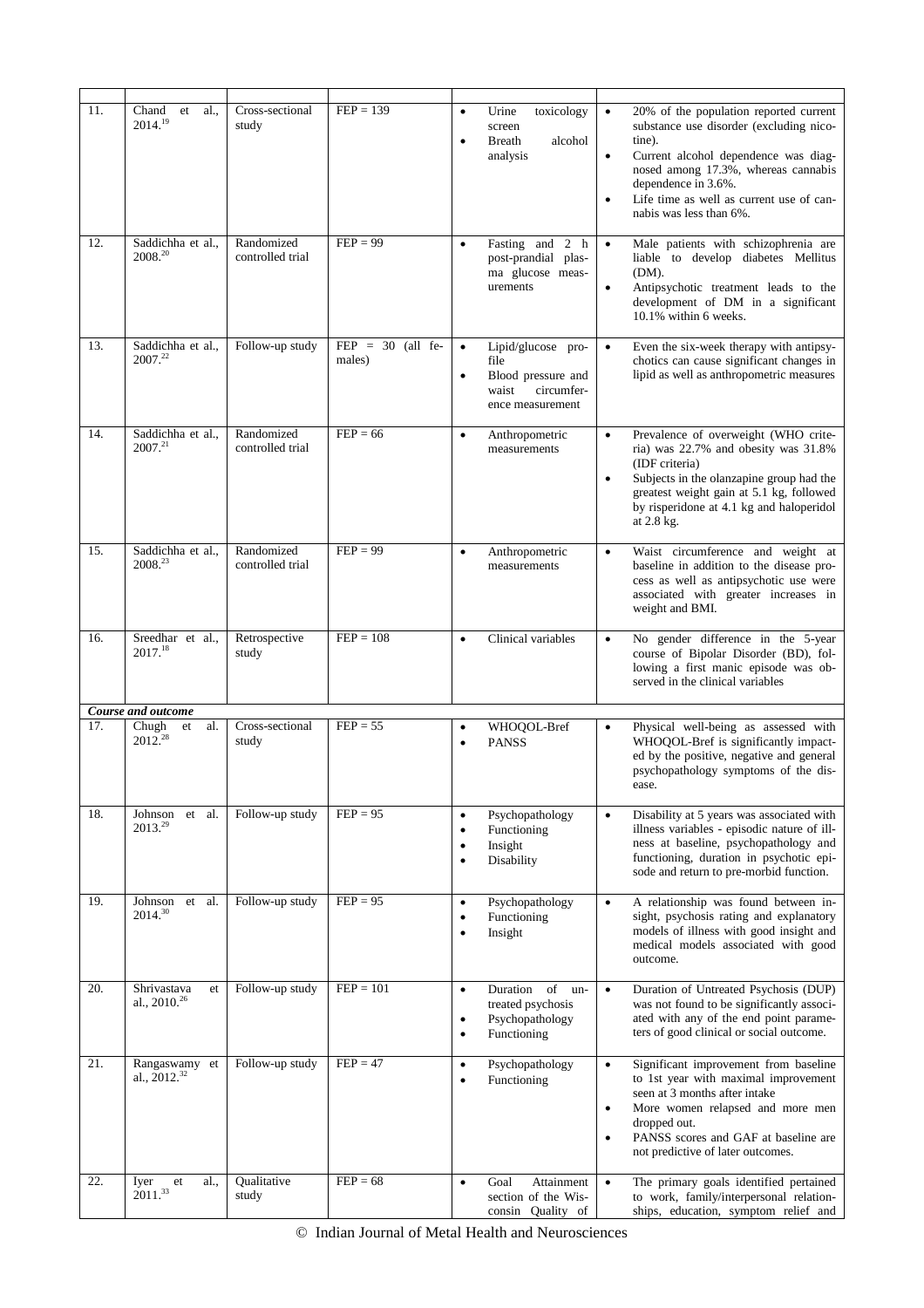|     |                                               |                                |                                                    | Life-Client<br>Ques-<br>tionnaire                                                                                                                                   | psychological recovery, living condi-<br>tion, religion, finances, and household<br>responsibilities.                                                                                                                                                                |
|-----|-----------------------------------------------|--------------------------------|----------------------------------------------------|---------------------------------------------------------------------------------------------------------------------------------------------------------------------|----------------------------------------------------------------------------------------------------------------------------------------------------------------------------------------------------------------------------------------------------------------------|
| 23. | Shrivastava<br>et<br>al., $2011.^{27}$        | Follow-up study                | $FEP = 61$                                         | Psychopathology<br>٠<br>Functioning<br>$\bullet$                                                                                                                    | Not all patients who show clinical re-<br>$\bullet$<br>covery have also improved in social<br>functions on socially relevant parame-<br>ters.<br>Half of the patients continued to have<br>$\bullet$<br>limitations in the areas of social function                  |
| 24. | Raghavan et al.,<br>$2017^{31}$               | Follow-up study                | $FEP = 51$                                         | Life skills Profile<br>$\bullet$<br>scale<br>Functioning<br>$\bullet$                                                                                               | Significant improvement was seen in<br>$\bullet$<br>certain domains of social functioning<br>such as communication and non-<br>turbulence while no significant changes<br>were observed in self-care and social<br>contact.                                          |
| 25. | Caregiver burden<br>Tharoor et al.,           | Cross-sectional                | Caregivers of $FEP =$                              | Semi-structured<br>$\bullet$                                                                                                                                        | Depressive, anxious, irritable, and vege-                                                                                                                                                                                                                            |
|     | 2015.34                                       | study                          | 40                                                 | questionnaire<br>to<br>identify the various<br>symptoms cluster<br>recognized by care-<br>givers at illness on-<br>set in first episode<br>schizophrenia            | tative factor were the early symptom<br>clusters identified by caregivers at ill-<br>ness onset in first episode schizophrenia                                                                                                                                       |
| 26. | al.<br>Sadath<br>et<br>2017.35                | Cross-sectional<br>study       | Caregivers of $FEP =$<br>71                        | The family<br>ques-<br>$\bullet$<br>tionnaire<br>Perceived<br>stress<br>$\bullet$<br>scale<br>Multidimensional<br>$\bullet$<br>scale of perceived<br>social support | Caregivers experienced high level of<br>perceived stress, Expressed Emotion<br>(EE) and poor social support.<br>Perceived stress significantly increased<br>$\bullet$<br>EE and social support did not signifi-<br>cantly influence EE.                              |
|     | <b>Management</b>                             |                                |                                                    |                                                                                                                                                                     |                                                                                                                                                                                                                                                                      |
|     |                                               |                                |                                                    |                                                                                                                                                                     |                                                                                                                                                                                                                                                                      |
| 27. | Shrivastava<br>et<br>al., $2012.^{25}$        | Follow-up study                | $FEP = 60$ (M = 30; F<br>$= 30$<br>Controls = $31$ | Serum<br>prolactin<br>$\bullet$<br>levels<br><b>BPRS</b><br>$\bullet$<br>GAF<br>$\bullet$                                                                           | Prolactin levels in male but not female<br>$\bullet$<br>patients at baseline were twice those of<br>control volunteers<br>Baseline serum prolactin levels in drug-<br>naive patients with schizophrenia may<br>be used for long-term prognosis but not<br>short-term |
| 28. | al.,<br>Sahni<br>et<br>2016. <sup>37</sup>    | Randomized<br>controlled trial | $FEP = 63$                                         | <b>PANSS</b><br>$\bullet$<br>Glasgow<br>Antipsy-<br>Side-effect<br>chotic<br>Scale                                                                                  | Clozapine as a better choice than risper-<br>$\bullet$<br>idone in terms of efficacy, tolerability<br>and better quality of life in treatment-<br>naive, first-episode schizophrenia                                                                                 |
| 29. | al.<br>Hedge<br>et<br>$2012.^{38}$            | Randomized<br>controlled trial | $FEP = 45$                                         | Psychopathology<br>$\bullet$<br>Neuropsychological<br>$\bullet$<br>functions<br>Global functioning<br>$\bullet$                                                     | $\bullet$<br>Addition of home-based cognitive re-<br>training along with Treatment as Usual<br>(TAU) led to significant improvement in<br>neuropsychological functions of divided<br>attention, concept formation and set-<br>shifting ability, and planning.        |
| 30. | Shrivastava<br>et<br>al., 2012. <sup>36</sup> | Cross-sectional<br>study       | $FEP = 116$                                        | Assessment<br>of<br>$\bullet$<br>medication adher-<br>ence by predeter-<br>mined cut-off value                                                                      | In long term, FEP use prescribed atypi-<br>$\bullet$<br>cal antipsychotics within the recom-<br>mended limits.<br>Chlorpromazine equivalence dosages do<br>$\bullet$<br>not differ across antipsychotic medica-<br>tions                                             |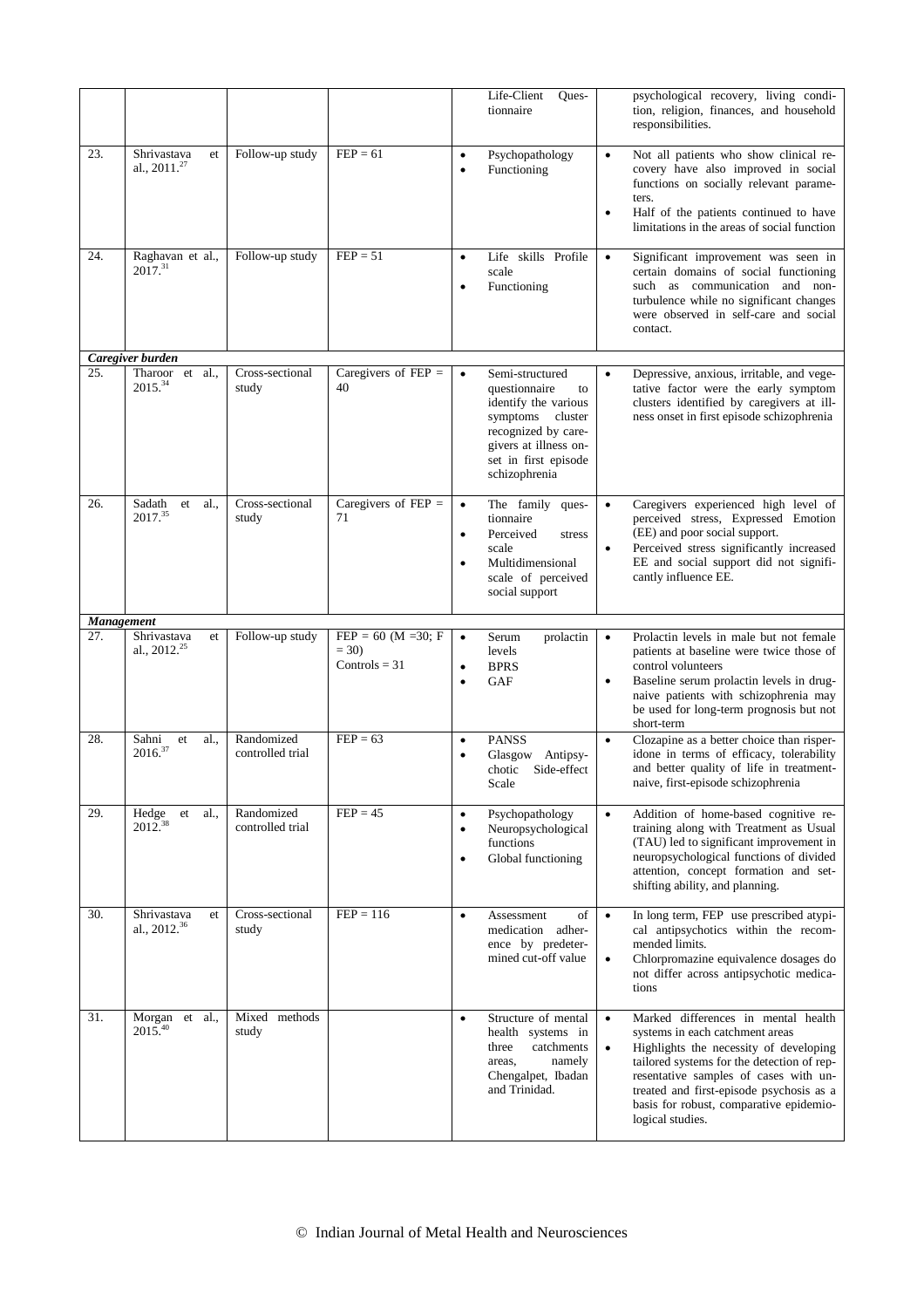There is a significantly higher incidence of soft neurological signs in patients with first-episode psychosis (93.3%) when compared with normal controls (16.6%). Also, the presence of soft signs correlated with the severity of psychosis.<sup>18</sup>

In a study from Bangalore, the prevalence of substance use in individuals with first-episode psychosis was examined by self-report questionnaire, urine toxicity screen and alcohol breath analysis. Here, current alcohol dependence was found to be 17.3% while cannabis dependence was  $3.6\%$ <sup>19</sup> When compared with western countries such as UK, Canada and USA, the prevalence of substance use in Indian urban setting is substantially less among individuals with first-episode psychosis.

Individuals with drug-naïve first-episode psychosis were found to have significantly higher 2 h postprandial blood sugar (PPBS) levels when compared with normal controls indicating they are inherently susceptible to develop diabetes mellitus.<sup>20</sup> In a similar study, women with first-episode psychosis were serially followed-up for six weeks and found to have significant abnormalities in lipid profile and anthropometric measures.<sup>21</sup>

There is high prevalence of overweight at 22.7% and obesity at 31.8% in individuals with first-episode psychosis treated with atypical antipsychotic drugs with highest risk for individuals treated with olanzapine.<sup>22</sup> Similarly, prevalence of metabolic syndrome (MetS) was 10.1% which is five times higher than the normal control group. Moreover, Olanzapine had maximum prevalence of MetS at 20-25% followed by risperidone at 9-24% and haloperidol at  $0-3\%$ .<sup>23</sup> Predictors of antipsychotic-induced weight gain were waist circumference and weight at baseline, disease process and antipsychotic use especially olanzapine  $(77%)$ .<sup>24</sup>

# **Course and outcome**

Serum prolactin levels at baseline were found to predict long-term (5 years) outcome in individuals with first-episode psychosis.<sup>25</sup> In this longitudinal naturalistic follow-up study, individuals with FEP who were hospitalised were selected and followed up for 10 years. The results showed that the DUP was not significantly associated with any of the end-point variables indicative of good clinical and social outcomes. This study hinted that DUP alone does not determine the outcome in FEP with multiple other factors playing important roles.<sup>26</sup> Also, individuals with good clinical outcome were assessed for social recovery. 52.5% of patients showed good social recovery while the others showed variable social recovery highlighting the discordance between the clinical and social outcomes in first-episode psychosis.<sup>27</sup>

In a follow-up study of 6 months, the different facets of quality of life (QOL) was strongly associated with the general psychopathology symptoms measured in Positive and Negative Symptoms Scale (PANSS) and negative symptoms have a greater influence on the subjective QOL than the positive symptoms.<sup>28</sup>

In a study by Johnson et al., at the end of 5-years, disability in first-episode psychosis was found to be associated with episodic nature of illness at baseline, psychopathology and functioning, duration in psychotic episode and return to pre-morbid functioning.<sup>29</sup> Similarly, the same author had examined the predictors of insight in first-episode psychosis. In this 5-year follow-up, re<sup>iv</sup>sults suggested a relationship between the insight, psychosis ratings and explanatory models of illness indicating that the insight and explanatory models of illness are secondary to psychopathology, course and outcome. Moreover, early improvement in insight was found to be a useful clinical guide to predict future outcomes in first-episode psychosis.<sup>30</sup>

Individuals with first-episode psychosis were found to have only partial improvement in social functioning at the end of one year treatment with better improvements in communication and non-turbulence while no significant changes observed in self-care and social contact.<sup>31</sup> In individuals with first-episode psychosis who had attained remission, 50% attained maximum improvement within the first three months of treatment while 30% at 1 year, and the remaining 20% at 2 years. Moreover, 25 out of 28 individuals with shorter duration of untreated psychosis  $(< 2$  years) were found to be in remission at the end of 2-year follow-up while only 3 out of 10 individuals were in remission when their duration of untreated psychosis was more than two years.<sup>32</sup>

Interestingly, when patient identified goals of treatment were explored in FEP, the following were the primary goals: work, family/interpersonal relationships, education, symptom relief and psychological recovery, living condition, religion, finances, and household responsibilities.<sup>33</sup>

# **Caregiver burden**

Few studies have examined the first episode psychosis from the caregivers' perspective. In one study by Tharoor and colleagues, the various symptom clusters recognised by the caregivers at the illness onset of FEP were examined. Using Principal Component (PCP) analysis, it was identified that four factors were easily recognised by the caregivers namely, depressive, anxious, irritable, and vegetative factor.<sup>34</sup> Another study examined the expressed emotion in caregivers of individuals with first-episode psychosis shaped by stress and social support to them. The results indicated that caregivers experienced high level of perceived stress, expressed emotion and poor social support.<sup>35</sup>

# **Management**

Many individuals with first-episode psychosis showed high compliance with medications and nearly 77% of them were prescribed atypical antipsychotics. The clin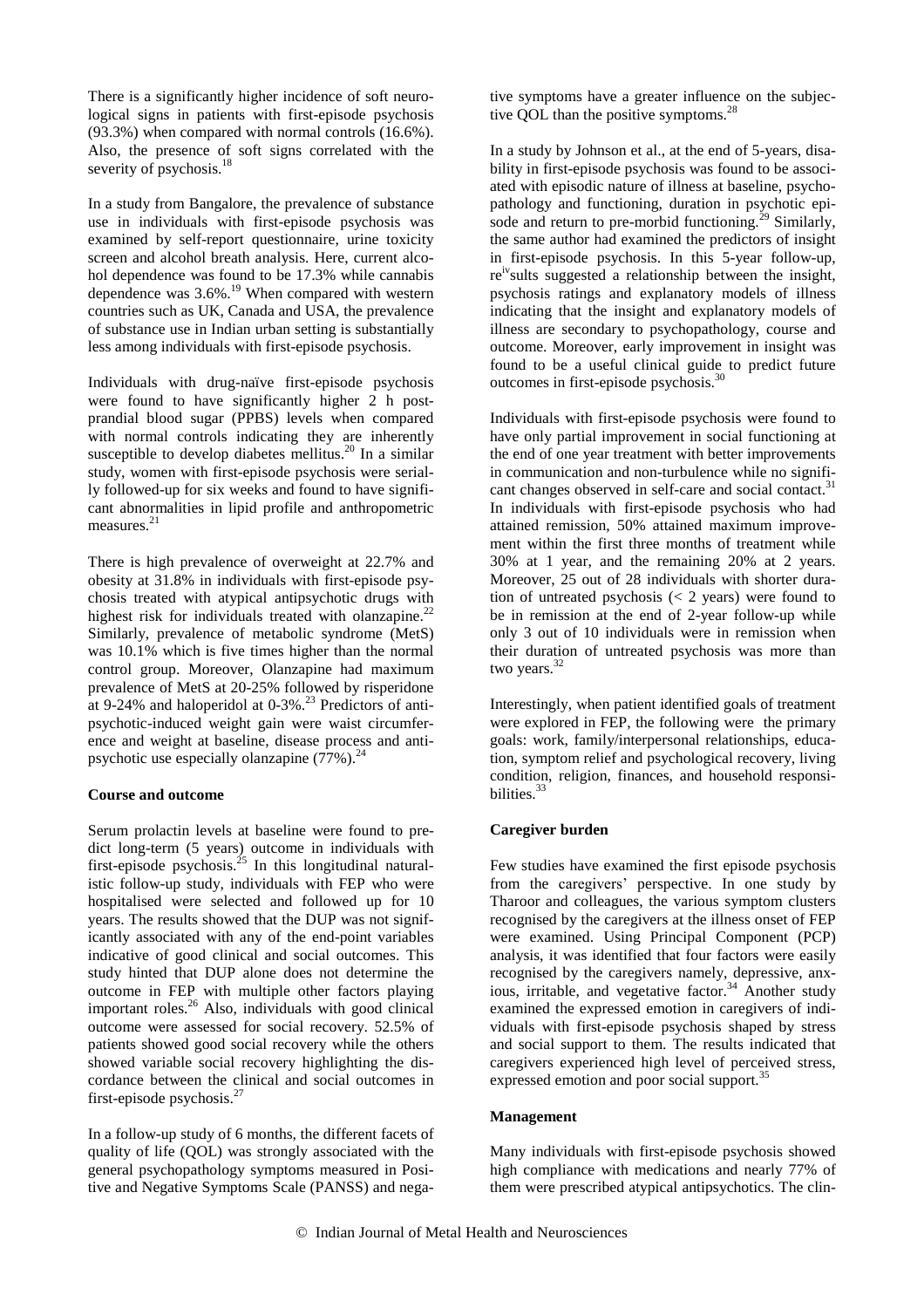ical and functional outcomes in different atypical antipsychotic groups were also comparable.<sup>36</sup>

In comparative, open-label, six-months prospective study of drug-naïve first-episode psychosis, clozapine was found to be a better in terms of efficacy, tolerability and better quality of life when compared with risperidone. $37$ 

In an intervention study, 2-month-long home-based cognitive retraining program together with treatment as usual (TAU; psychoeducation and drug therapy) was found leading towards a significant improvement in neuropsychological functioning when compared with controls (TAU).<sup>38</sup>

Introduction of a round-the-clock crisis helpline for suicide prevention had been effective in the identification of individuals with first-episode psychosis. These individuals were found to have a shorter duration of untreated psychosis (DUP) and fewer suicide attempts. $39$ 

Marked differences in the mental health system in the western countries when compared with developing countries like India had made it difficult to translate the findings for practical applications. This had illustrated the need for the development of tailored mental health system applicable to the Indian context for the early detection and management of first-episode psychosis.<sup>40</sup>

# **DISCUSSION**

The aim of the current study was to comprehensively summarise the scientific literature available on firstepisode psychosis from the Indian subcontinent. These studies from India have explored the varied dimensions of FEP from neurobiological underpinnings of the disorder to social and cultural factors playing a role in the treatment outcomes. Even though the research output on FEP is less when compared with the western world, the results from these studies have given significant insights applicable specifically for our population. For example, a comparative study by SCARF among individuals with FEP from India and Canada has shown certain similarities and significant differences existing between the study population and various social and cultural factors have been found to play an interactive role in this respect.

Previous research has shown that there is a significant delay between the onset of psychotic symptoms and the commencement of treatment. It may take up to 2 years for individuals to begin to receive the interventions needed to alleviate psychotic symptoms. <sup>41</sup> Similar results are also found in studies from India<sup>15,31</sup>. This delay could be twofold in nature, with delays occurring due to individuals not seeking help, and scarcity of mental health professionals in India.

Individuals often do not seek treatment as they do not understand the nature of their psychotic symptoms, especially in the prodromal phase.<sup> $42$ </sup> Delays in seeking assistance can also be due to fear of stigmatisation, psychological factors such as denial, and lack of support or motivation.<sup>43,44</sup> Moreover, in India, the common prevalence of religious explanatory models for the causation of psychosis in the general population against biomedical models play a significant role for this delay. This has led to the process of people with FEP accessing the care from the magico-religious centers first and then seeking help from the mental health professionals.<sup>14</sup> This causes a significant delay in the initiation of proper treatment. Lack of access to relevant services may also impair an individual's ability to access treatment. Individuals in rural areas face greater barriers to treatment, with less psychiatry services available, poorer socioeconomic status, and generally a lack of critical mass of patients in these areas.<sup>3</sup>

Most of the longitudinal follow-up studies from this review have highlighted the importance of early interventions in FEP as it leads to better treatment outcomes and functioning in the long term. There is considerable debate in the literature as to whether early intervention leads to better clinical outcomes in individuals with FEP. Some studies show no difference in outcomes for patients with longer or shorter duration of untreated psychosis (DUP).<sup>45</sup> Similar finding was also found in a study from India which has shown that there is no relationship between DUP and functional outcome in individuals with FEP. $^{26}$  Others, however, show a longer course of illness w'ith more severe symptoms in those individuals with longer DUP. Shiers et al., $41$  argue that the early stage of psychotic illness is a crucial time for intervention, with outcomes at 2 years after symptom onset predictive of illness severity 15 years later. Even though no such long-term follow-up studies are there from India, the trends from the existing literature points towards this direction. Moreover, Berger et al.,<sup>46</sup> state that early intervention is imperative, as functional and structural brain changes seen in schizophrenia may actually occur at the onset of psychotic symptoms. Research suggests that deterioration is most rapid in the 2–3 years after onset of psychotic illness, so early intervention may halt this decline. $3$ 

Even though the debate remains, early intervention is essential when we look at the psychological impact on both patient and their family as discussed earlier.<sup>43</sup> Delays in treatment prolong anxiety and distress for patients and their families, and can lead to an increased risk of relapse. $47$  Importantly, it is vital to alleviate psychotic symptoms as it is known that they increase the risk of suicide and suicidal behavior.<sup>48</sup>

In order to facilitate early intervention, education related to early detection needs to be given to both healthcare professionals and the community.<sup>7</sup> GPs, nurses, and other health-care workers need to be educated as to the early identification of psychotic symptoms and their assessment, and then be encouraged to either begin treatment or refer patients to appropriate specialist services.<sup>46</sup>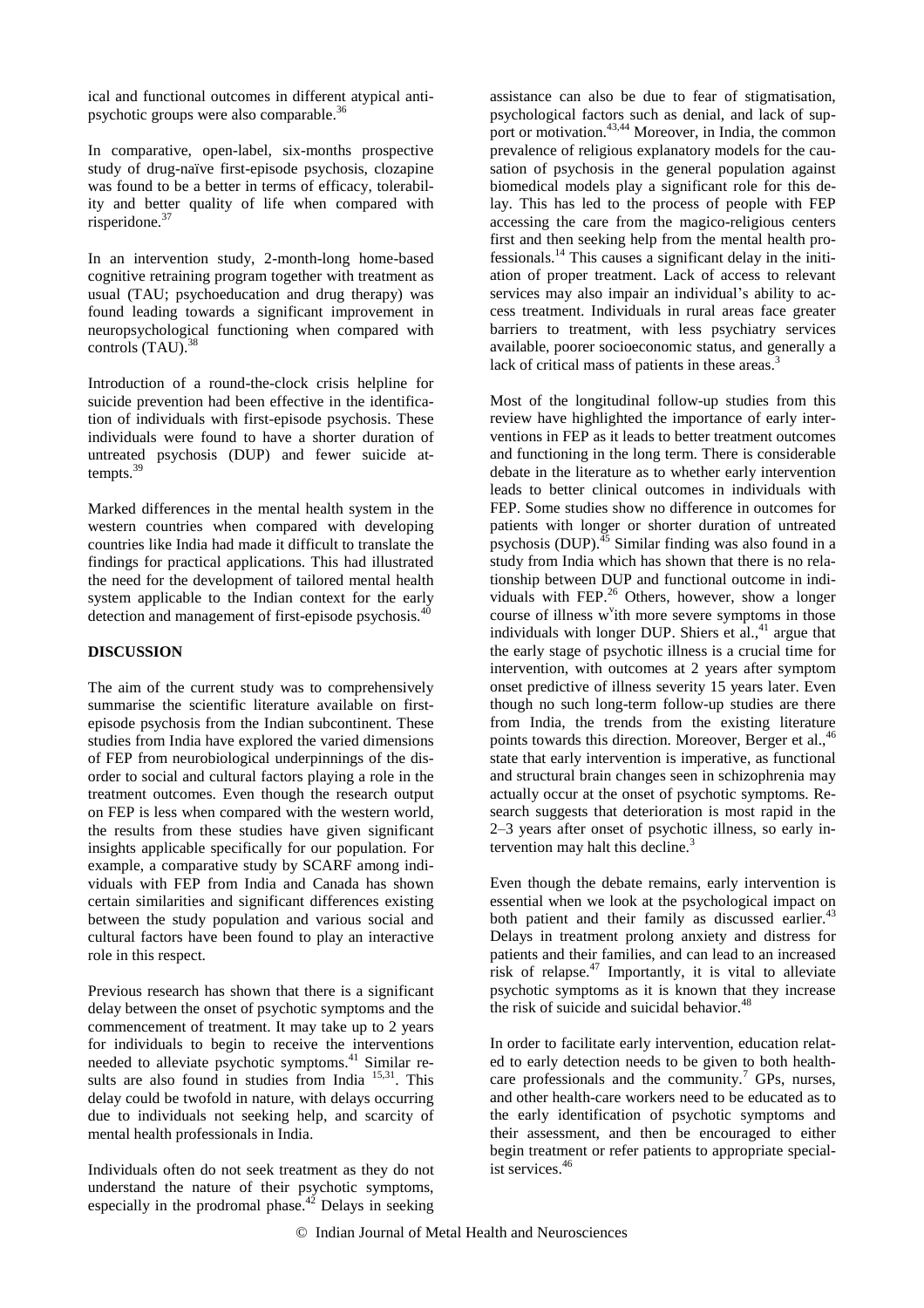Second, community stakeholders and carers of young people also need to be aware of early symptoms. Teachers, counsellors, the police, and others who may have ongoing contact with youth in the community need to be taught about the symptoms of psychosis, be encouraged to seek help for young people of whom they are concerned, and be shown where that help may be found. $44,49$  Individuals themselves also need to be supported to change their help-seeking behaviour, with information and access to services being readily available. $43$ 

In order to combat the barriers to early treatment, a number of early intervention services have emerged.<sup>50</sup> In Victoria, Australia, for example, the Early Psychosis Prevention and Intervention Centre (EPPIC) has a mobile assessment team which takes referrals from GPs, the police, and concerned relatives and friends to respond in a timely manner when individuals display potentially psychotic symptoms.<sup>51</sup> The EPPIC is part of Orygen Youth Health which targets youth aged 13–25 years, attempting to bridge the gap between child and adult mental health services.<sup>5</sup>

# **CONCLUSION**

This review analyzed the research conducted on first episode psychosis in India. When compared other parts of the world, the research output from India in firstepisode psychosis is less but steadily on the rise in the recent times. Given the importance of first episode psychosis and its early identification and treatment for better outcomes, the need of the hour is the dedicated research focus on first episode psychosis to understand the disorder in the Indian context and to develop strategies to manage within the framewor  $\overrightarrow{v}$  to available facilities in India.

# **ACKNOWLEDGEMENTS**

Post-Doctoral support is by the Fogarty International Training Program in Chronic Non-Communicable Diseases and Disorders at the University of Florida, Grant # 1D43TW009120 (L. Cottler, PI) (VR).

#### **REFERENCES**

1. Baldwin P, Browne D, Scully PJ, Quinn JF, Morgan MG, Kinsella A, et al. Epidemiology of first-episode psychosis: illustrating the challenges across diagnostic boundaries through the Cavan-Monaghan study at 8 years. Schizophr Bull 2005; 31(3):624–638.

2. Harris A, Brennan J, Anderson J, Taylor A, Sanbrook M, Fitzgerald D, et al. Clinical profiles, scope and general findings of the Western Sydney First Episode Psychosis Project. Aust N Z J Psychiatry. 2005;39(1–2):36–43.

3. Payne J, Malla A, Norman R, Windell D, Brown N. Status of firstepisode psychosis patients presenting for routine care in a defined catchment area. Can J Psychiatry. 2006;51(1):42–47.

4. Malla AK, Norman RM, Joober R. First-episode psychosis, early intervention, and outcome: what have we learned? Can J Psychiatry. 2005;50(14):881–891.

5. Franz L, Carter T, Leiner AS, Bergner E, Thompson NJ, Compton MT. Stigma and treatment delay in first-episode psychosis: a grounded theory study. Early Interv Psychiatry. 2010;4(1):47–56.

6. McGorry PD. Early intervention in psychosis: obvious, effective, overdue. J Nerv Ment Dis. 2015;203(5):310.

7. McGorry PD, Killackey E, Yung A. Early intervention in psychosis: concepts, evidence and future directions. World Psychiatry. 2008;7(3):148–156.

8. Varma VK, Wig NN, Phookun HR, Misra AK, Khare CB, Tripathi BM, et al. First-onset schizophrenia in the community: relationship of urbanization with onset, early manifestations and typology. Acta Psychiatr Scand. 1997 Dec;96(6):431–8.

9. Choudhary M, Kumar A, Tripathi M, Bhatia T, Shivakumar V, Beniwal RP, et al. F-18 fluorodeoxyglucose positron emission tomography study of impaired emotion processing in first episode schizophrenia. Schizophr Res. 2015 Mar;162(1–3):103–7.

10. Jayakumar PN, Venkatasubramanian G, Gangadhar BN, Janakiramaiah N, Keshavan MS. Optimized voxel-based morphometry of gray matter volume in first-episode, antipsychotic-naive schizophrenia. Prog Neuropsychopharmacol Biol Psychiatry. 2005 May;29(4):587–91.

11. Kale A, Joshi S, Naphade N, Sapkale S, Raju MSVK, Pillai A, et al. Opposite changes in predominantly docosahexaenoic acid (DHA) in cerebrospinal fluid and red blood cells from never-medicated firstepisode psychotic patients. Schizophr Res. 2008 Jan;98(1–3):295– 301.

12. Kale A, Naphade N, Sapkale S, Kamaraju M, Pillai A, Joshi S, et al. Reduced folic acid, vitamin B12 and docosahexaenoic acid and increased homocysteine and cortisol in never-medicated schizophrenia patients: implications for altered one-carbon metabolism. Psychiatry Res. 2010 Jan 30;175(1–2):47–53.

13. Kavoor AR, Ram D, Mitra S. Lipid correlates of attentional impulsivity in first episode mania: results from an Indian population. Indian J Psychol Med. 2014;36(4):378.

14. Saravanan B, Jacob KS, Johnson S, Prince M, Bhugra D, David AS. Belief models in first episode schizophrenia in South India. Soc Psychiatry Psychiatr Epidemiol. 2007 Jun;42(6):446–51.

15. Iyer SN, Mangala R, Thara R, Malla AK. Preliminary findings from a study of first-episode psychosis in Montreal, Canada and Chennai, India: comparison of outcomes. Schizophr Res [Internet]. 2010 [cited 2016 Jun 26];121(1):227–233. Available from: http://www.sciencedirect.com/science/article/pii/S092099641001353 8

16. Hegde S, Thirthalli J, Rao SL, Raguram A, Philip M, Gangadhar BN. Cognitive deficits and its relation with psychopathology and global functioning in first episode schizophrenia. Asian J Psychiatry. 2013 Dec;6(6):537–43.

17. Sreedhar D, Kulkarni KR, Purty A, Muralidharan K, Reddy YJ, Jain S. Gender differences in the 5 years course of bipolar disorder after a first manic episode: A retrospective review. Indian J Psychol Med. 2017;39(5):712.

18. Gunasekaran V, Venkatesh VMK, Asokan TV. A Study of Soft Neurological Signs and Its Correlates in Drug-Naive Patients with First Episode Psychosis. Indian J Psychol Med. 2016 Oct;38(5):408– 13.

19. Chand P, Thirthalli J, Murthy P. Substance use disorders among treatment naïve first-episode psychosis patients. Compr Psychiatry. 2014 Jan;55(1):165–9.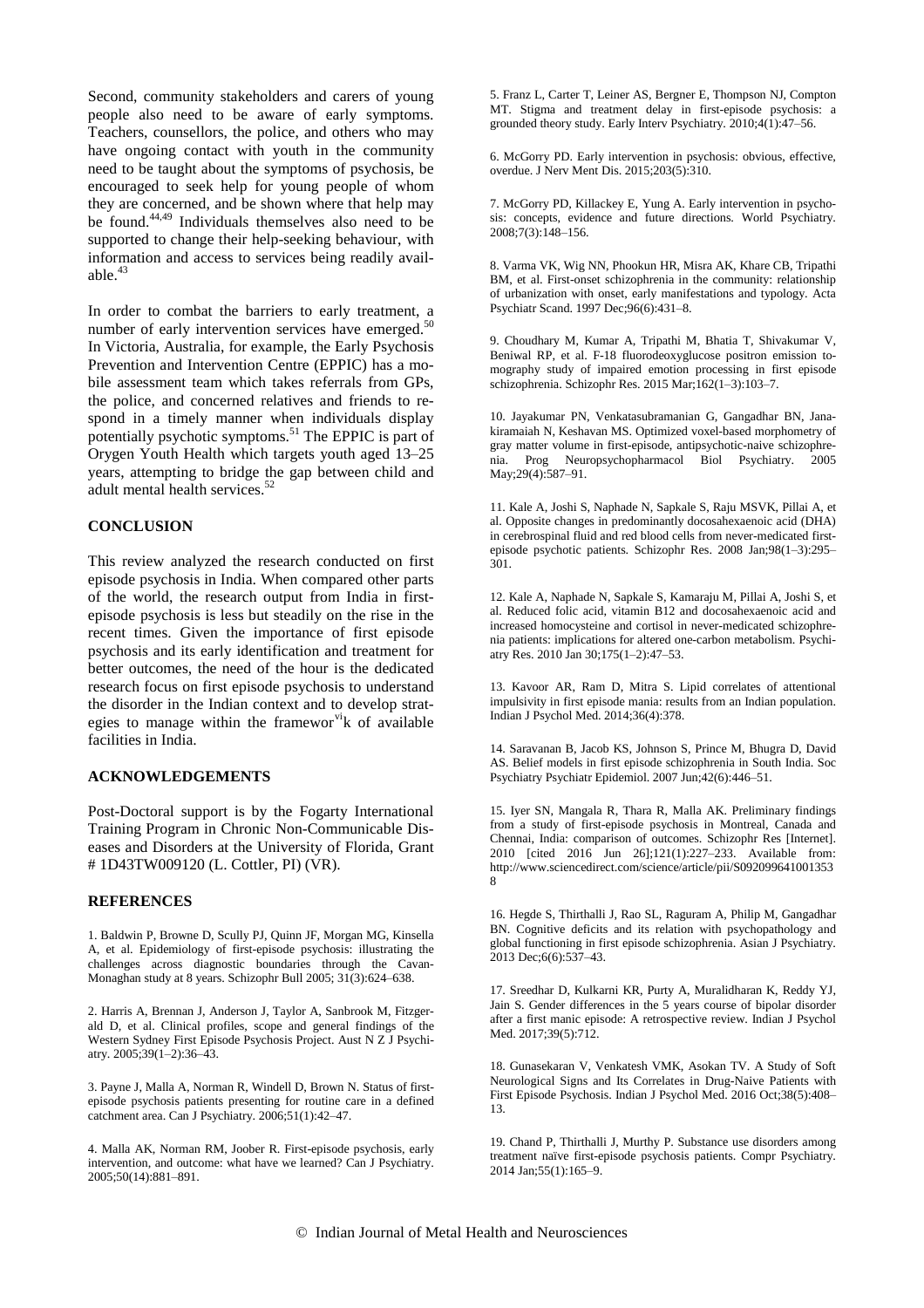20. Saddichha S, Manjunatha N, Ameen S, Akhtar S. Diabetes and schizophrenia - effect of disease or drug? Results from a randomized, double-blind, controlled prospective study in first-episode schizophrenia. Acta Psychiatr Scand. 2008 May;117(5):342–7.

21. Saddichha S, Ameen S, Akhtar S. Incidence of new onset metabolic syndrome with atypical antipsychotics in first episode schizophrenia: a six-week prospective study in Indian female patients. Schizophr Res. 2007 Sep;95(1–3):247.

22. Saddichha S, Manjunatha N, Ameen S, Akhtar S. Effect of olanzapine, risperidone, and haloperidol treatment on weight and body mass index in first-episode schizophrenia patients in India: a randomized, double-blind, controlled, prospective study. J Clin Psychiatry. 2007 Nov;68(11):1793–8.

23. Saddichha S, Manjunatha N, Ameen S, Akhtar S. Metabolic syndrome in first episode schizophrenia - a randomized double-blind controlled, short-term prospective study. Schizophr Res. 2008 Apr;101(1–3):266–72.

24. Saddichha S, Ameen S, Akhtar S. Predictors of antipsychoticinduced weight gain in first-episode psychosis: conclusions from a randomized, double-blind, controlled prospective study of olanzapine, risperidone, and haloperidol. J Clin Psychopharmacol. 2008 Feb;28(1):27–31.

25. Shrivastava A, Johnston M, Bureau Y, Shah N. Baseline serum prolactin in drug-naive, first-episode schizophrenia and outcome at five years: is it a predictive factor? Innov Clin Neurosci. 2012 Apr;9(4):17–21.

26. Shrivastava A, Shah N, Johnston M, Stitt L, Thakar M, Chinnasamy G. Effects of duration of untreated psychosis on long-term outcome of people hospitalized with first episode schizophre. Indian J Psychiatry. 2010 Apr;52(2):164–7.

27. Shrivastava A, Johnston M, Thakar M, Stitt L, Shah N. Social outcome in clinically recovered first-episode schizophrenia in a naturalistic, ten-year, follow-up study in India. Clin Schizophr Relat Psychoses. 2011 Jul;5(2):95–101.

28. Chugh PK, Rehan HS, Unni KES, Sah RK. Predictive value of symptoms for quality of life in first-episode schizophrenia. Nord J Psychiatry. 2013 Jun;67(3):153–8.

29. Johnson S, Sathyaseelan M, Charles H, Jacob KS. Predictors of disability: a 5-year cohort study of first-episode schizophrenia. Asian J Psychiatry. 2014 Jun;9:45–50.

30. Johnson S, Sathyaseelan M, Charles H, J viieyaseelan V, Jacob KS. Predictors of insight in first-episode schizophrenia: a 5-year cohort study from India. Int J Soc Psychiatry. 2014 Sep;60(6):566– 74.

31. Raghavan V, Ramamurthy M, Rangaswamy T. Social functioning in individuals with first episode psychosis: One-year follow-up study. Asian J Psychiatry. 2017 Dec;30:124–6.

32. Rangaswamy T, Mangala R, Mohan G, Joseph J, John S. Intervention for first episode psychosis in India - The SCARF experience. Asian J Psychiatry. 2012 Mar;5(1):58–62.

33. Iyer SN, Mangala R, Anitha J, Thara R, Malla AK. An examination of patient-identified goals for treatment in a first-episode programme in Chennai, India. Early Interv Psychiatry [Internet]. 2011 [cited 2016 Jun 26];5(4):360–365. Available from: http://onlinelibrary.wiley.com/doi/10.1111/j.1751- 7893.2011.00289.x/full

34. Tharoor H, Ganesh A. Symptoms at Onset in First Episode Schizophrenia: Caregivers Perspectives. Indian J Psychol Med. 2015 Dec; 37(4): 399-402.

35. Sadath A, Muralidhar D, Varambally S, Gangadhar BN, Jose JP. Do stress and support matter for caring? The role of perceived stress and social support on expressed emotion of carers of persons with first episode psychosis. Asian J Psychiatry [Internet]. 2017 [cited 2017 Feb 10]:25:163-168. Available from:  $10$ ];25:163–168. http://www.sciencedirect.com/science/article/pii/S187620181530082 4

36. Shrivastava A, Johnston M, Terpstra K, Stitt L, Shah N. Atypical antipsychotics usage in long-term follow-up of first episode schizophrenia. Indian J Psychiatry. 2012 Jul;54(3):248–52.

37. Sahni S, Chavan BS, Sidana A, Kalra P, Kaur G. Comparative study of clozapine versus risperidone in treatment-naive, firstepisode schizophrenia: A pilot study. Indian J Med Res. 2016 Nov;144(5):697–703.

38. Hegde S, Rao SL, Raguram A, Gangadhar BN. Addition of home-based cognitive retraining to treatment as usual in first episode schizophrenia patients: a randomized controlled study. Indian J Psychiatry. 2012 Jan;54(1):15–22.

39. Shrivastava AK, Johnston ME, Stitt L, Thakar M, Sakel G, Iyer S, et al. Reducing treatment delay for early intervention: evaluation of a community based crisis helpline. Ann Gen Psychiatry. 2012 Jul 24;11(1):20.

40. Morgan C, Hibben M, Esan O, John S, Patel V, Weiss HA, et al. Searching for psychosis: INTREPID (1): systems for detecting untreated and first-episode cases of psychosis in diverse settings. Soc Psychiatry Psychiatr Epidemiol. 2015 Jun;50(6):879–93.

41. Shiers D, Lester H. Early intervention for first episode psychosis: Needs greater involvement of primary care professionals for its success. BMJ. 2004;328(7454):1451.

42. Erritty P, Wydell TN. Are Lay People Good at Recognising the Symptoms of Schizophrenia? PLoS ONE [Internet]. 2013 Jan 2<br>[cited 2018 May 6];8(1). Available from: [cited  $2018$  May  $6$ ];8(1). https://www.ncbi.nlm.nih.gov/pmc/articles/PMC3534720/

43. Johannessen JO, Friis S, Joa I, Haahr U, Larsen TK, Melle I, et al. First-episode psychosis patients recruited into treatment via early detection teams versus ordinary pathways: course, outcome and health service use during first 2 years. Early Interv Psychiatry. 2007;1(1):40–48.

44. Jorm AF, Wright A, Morgan AJ. Beliefs about appropriate first aid for young people with mental disorders: findings from an Australian national survey of youth and parents. Early Interv Psychiatry. 2007;1(1):61–70.

45. Friis S, Melle I, Larsen TK, Haahr U, Johannessen JO, Simonsen E, et al. Does duration of untreated psychosis bias study samples of first-episode psychosis? Acta Psychiatr Scand. 2004;110(4):286– 291.

46. Berger G, Fraser R, Carbone S, McGorry P. Emerging psychosis in young people–Part I. Key issues for detection and assessment: Aust Fam Physician. 2006 May;35(5):315-21

47. Hopkins G. In sight, in mind. Community Care. 2002;1436:40– 41.

48. Radhakrishnan R, Andrade C. Suicide: An Indian perspective. Indian J Psychiatry [Internet]. 2012 [cited 2018 May 6];54(4):304– 19.

49. Welch M, Garland G. The safe way to early intervention: an account of the SAFE (Southern Area First Episode) Project. Australas Psycviiihiatry. 2000;8(3):243–248.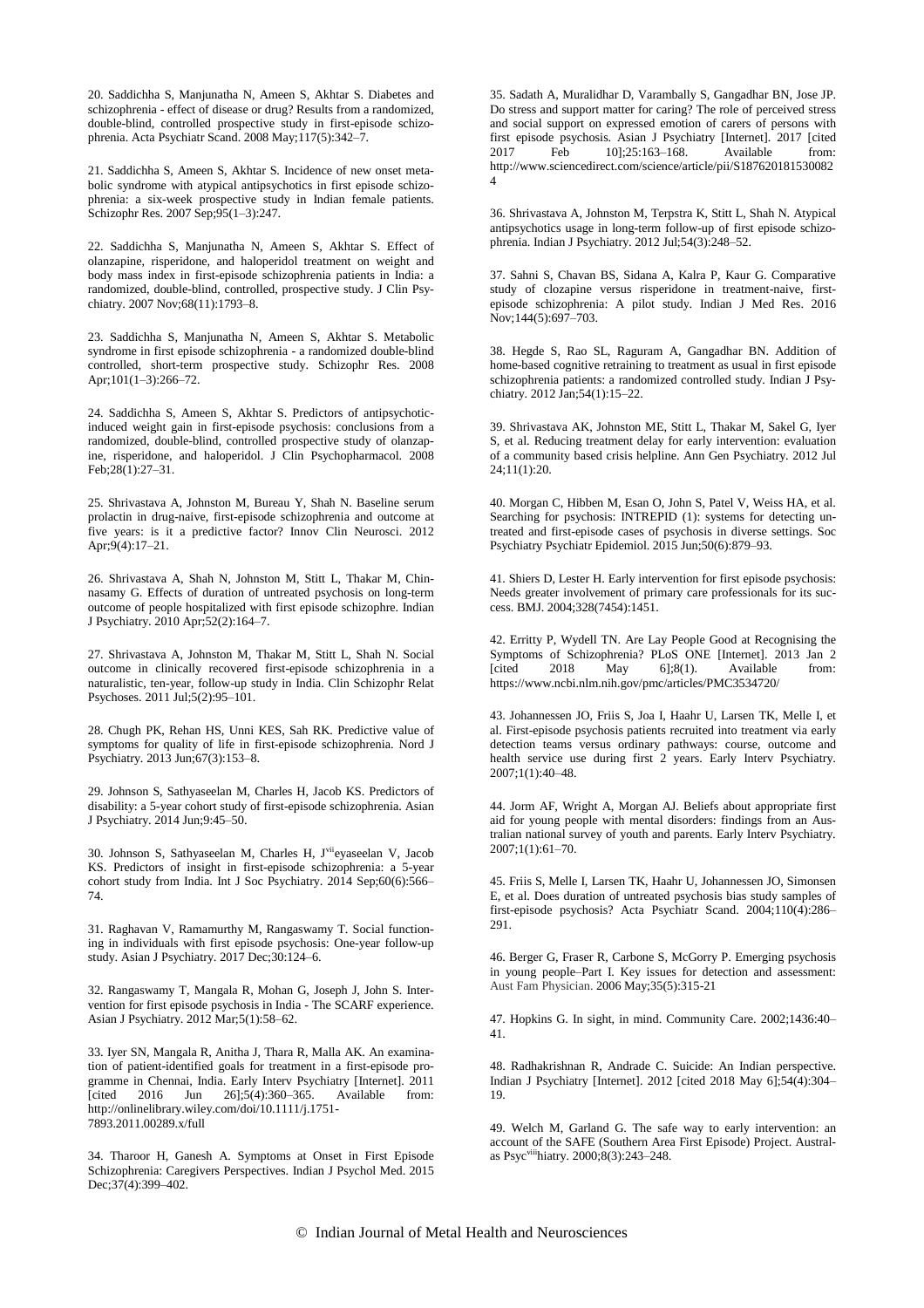50. Csillag C, Nordentoft M, Mizuno M, Jones PB, Killackey E, Taylor M, et al. Early intervention services in psychosis: from evidence to wide implementation. Early Interv Psychiatry. 2016;10(6):540–546.

51. McGorry P. Early psychosis prevention and intervention centre. Australas Psychiatry. 1993;1(1):32–34.

52. McGorry PD, Tanti C, Stokes R, Hickie IB, Carnell K, Littlefield LK, et al. headspace: Australia's National Youth Mental Health Foundation-where young minds come first. Med J Aust. 2007;187(7):S68.